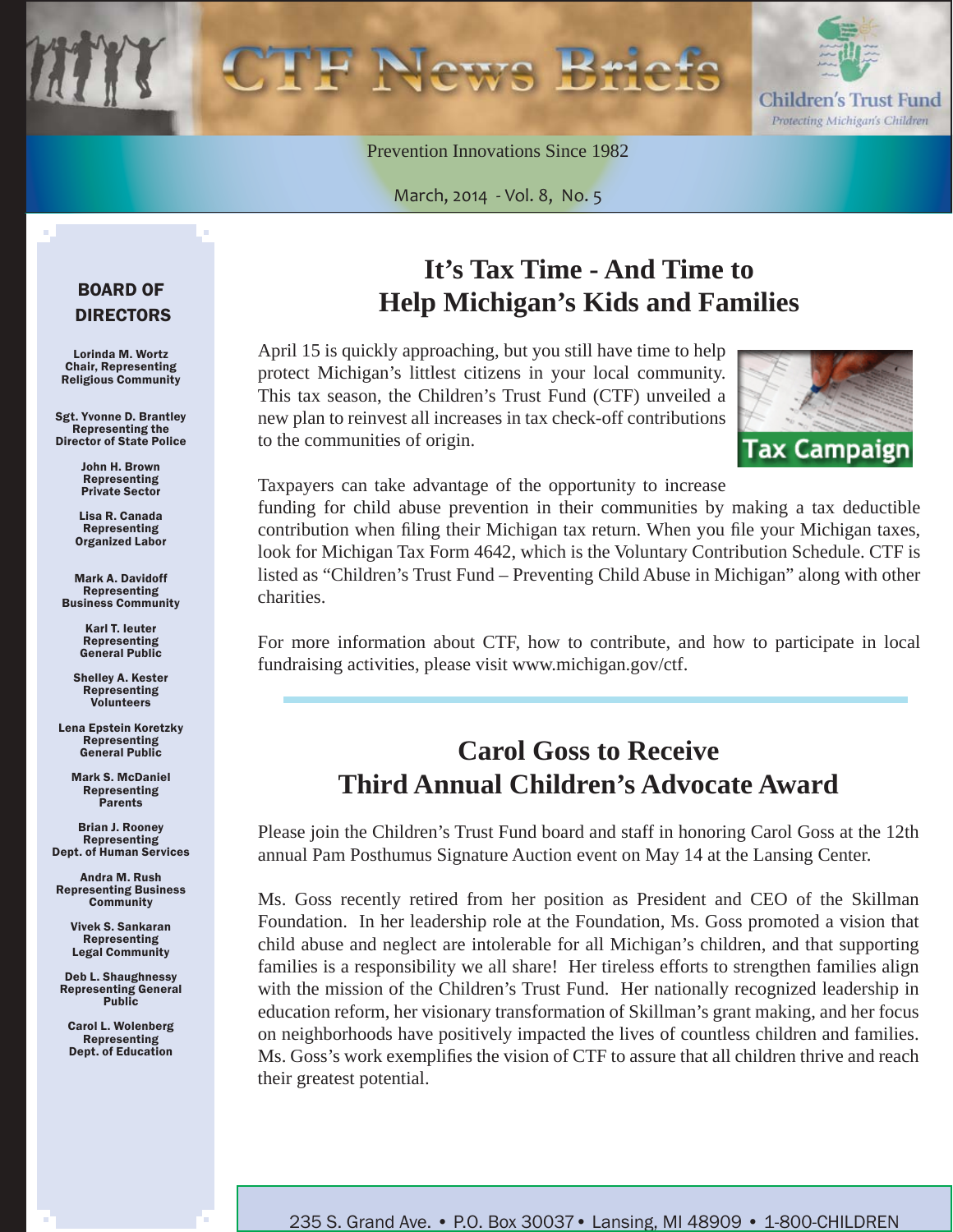### **Child Abuse Prevention Month**

#### **Prevention Awareness Day**

We are a month away from CTF's 6th annual Prevention Awareness Day (PrAD)! PrAD is a day to recognize Child Abuse Prevention (CAP) Month and to honor all the children and families in our state. The event will be held on Tuesday, April 22, 2014 at 11AM at the Lansing State Capitol steps. This year's PrAD will be once more structured as a rally, procession, and the "planting" of a pinwheel garden. The rally will consist of notable speakers and entertainment supporting the belief that child abuse and neglect can be prevented. The Averill Elementary School All-Stars Chorus and the Lansing Community College Opera and Musical Theatre Ensemble will be performing.

The subsequent procession will walk down Michigan Avenue toward the traffic circle at Michigan and Washington Avenue, where the pinwheel garden portion of the event will take place. The pinwheel is the nationally recognized symbol for child abuse and neglect prevention. The theme for this year's CAP Month is again The Power of One. This statewide initiative asserts that the power of one person, one community, one dollar and one action can have a significant impact on the prevention of child abuse.

DHS Director Maura Corrigan is a confirmed speaker and pending speaker invitations include Senators Randy Richardville and Gretchen Whitmer and notable others. Media will be invited. A Legislative Education Day (LED) component will also provide CTF grantees and other child advocates an opportunity to educate legislators about current programming and prevention needs across the state.

CTF invites individuals and/or organizations to participate in this momentous rally event.

Please attend the rally and visibly represent your organization and/or come to speak with legislators.

Your participation in Prevention Awareness Day will provide you with the following opportunities:

- The event will enable you and/or your organization to join with others as a positive presence of support in the belief that child abuse and neglect can and must be prevented.
- Your support of the event shows responsibility for championing healthy child development and nurturing environments, key components to the foundation of a thriving society.
- Estimates show that implementing effective policies and strategies to prevent child abuse and neglect can save taxpayers \$124 billion annually.

Contact Emily Schuster-Wachsberger (wachsbergere@michigan.gov, 517-335-0671) with any questions or donation inquiries. Thank you for your support!

#### **Partner Events**

The **Child Abuse Council of Charlevoix and Emmett Counties** will sponsor the 2014 Child Abuse Council Annual Spring Conference on Friday, April 25, 2014, at North Central Michigan College in Petoskey, Michigan. Email childabusecouncil@gmail.com or visit www.upnorthchildabusecouncil.org for more information.

**Child Advocacy** will hold the Child Advocacy Superhero 5K Run/Walk/Fly on Saturday, May 10, 2014, at 9:00 a.m. at the Alma Armory, 710 N. State Street, Alma, Michigan. A registration form is available at http:// linkforfamilies.org/sites/all/themes/jackson/5k\_race\_entry\_form\_2014.pdf.

**Child and Family Charities** will hold The Annual Charity Golf Scramble on Friday, August 15, 2014 at Eagle Eye Golf Club and Hawk Hollow Golf Club in Lansing. Contact Demphna Krikorian at 517-882-4400, ext. 126 to register. For more information, go to www.childandfamily.org.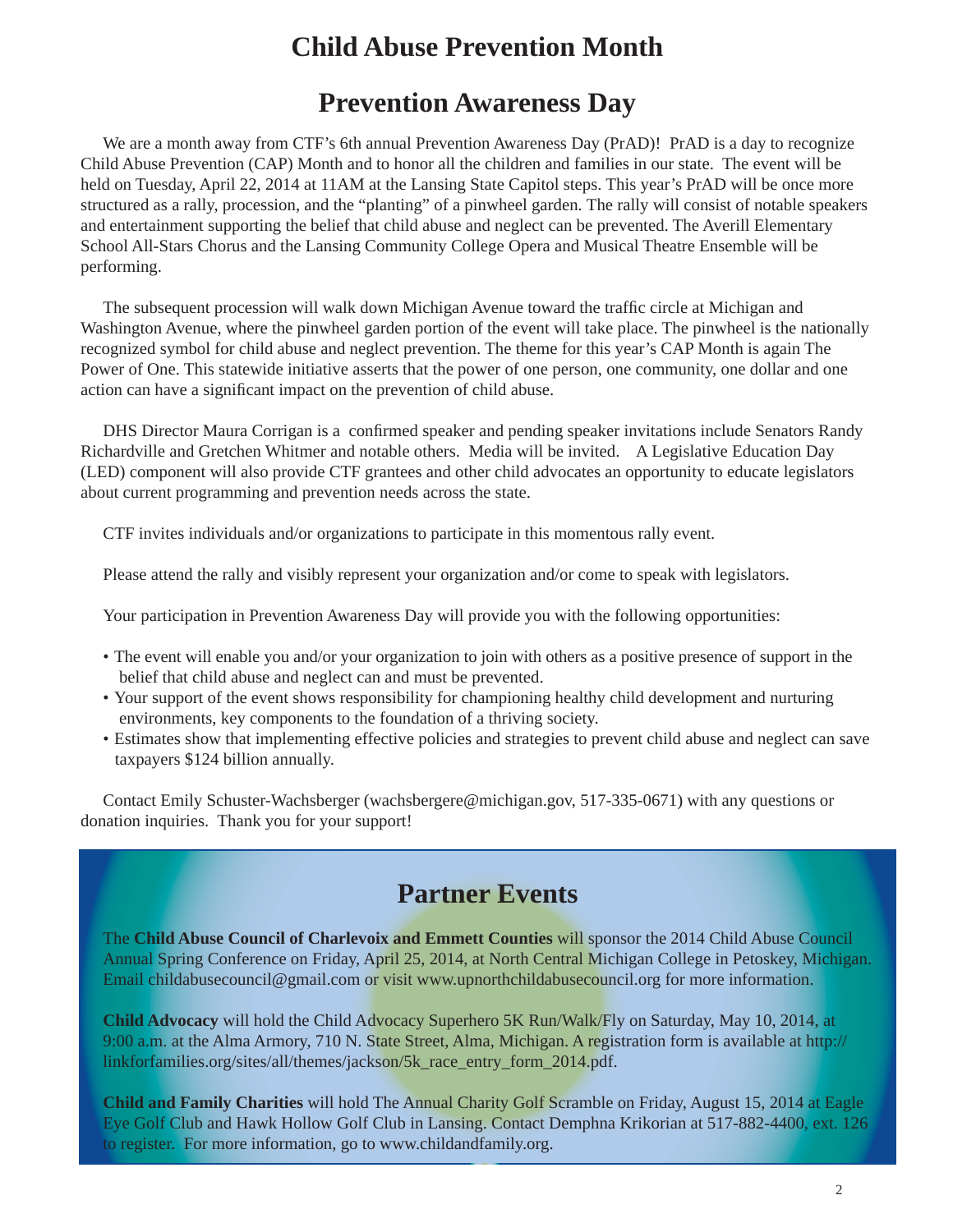# **Pam Posthumus Signature Auction**

# **MARK YOUR CALENDARS Pam Posthumus Signature Auction Event May 14, 2014**



Please join us on Wednesday, May 14, for the Children's Trust Fund's 12th annual Pam Posthumus Signature Auction Event at the Lansing Center. Doors open and silent auction begins at 5:00 p.m. followed by a highend live auction. The event is one of the largest charitable events in greater Lansing and is truly an enjoyable evening. Purchasing a ticket to attend can help protect Michigan's children and buying an auction item can make a difference in a child's life!

Tickets for this fun-filled evening, for a great cause, are available and can be purchased online for \$150 by visiting our website at www.michigan.gov/ctfauction.

We are very pleased to announce Great Lakes Capital Fund as our Platinum \$50,000 sponsor this year as well as two \$30,000 Premiere Sponsors—DTE Energy Foundation and Jackson National Life Insurance Company. We are equally pleased to announce that Delta Air Lines is the Official Carrier, donating both domestic and international flights that make it possible for us to build one-of-a-kind travel experiences around the globe!

We could not carry out the very important work of child abuse prevention in Michigan without the tremendous support of all our sponsors and would like to acknowledge all sponsors as of March 24, 2014. Please visit our website for a complete list.

To become a sponsor, table host, gift donor, or to purchase a ticket to attend this year's event, go to www. michigan.gov/ctfsignature or contact Tricia Headley, Fund Development Coordinator, at headleyp@michigan. gov or 517-241-7226. We look forward to seeing you on May 14!